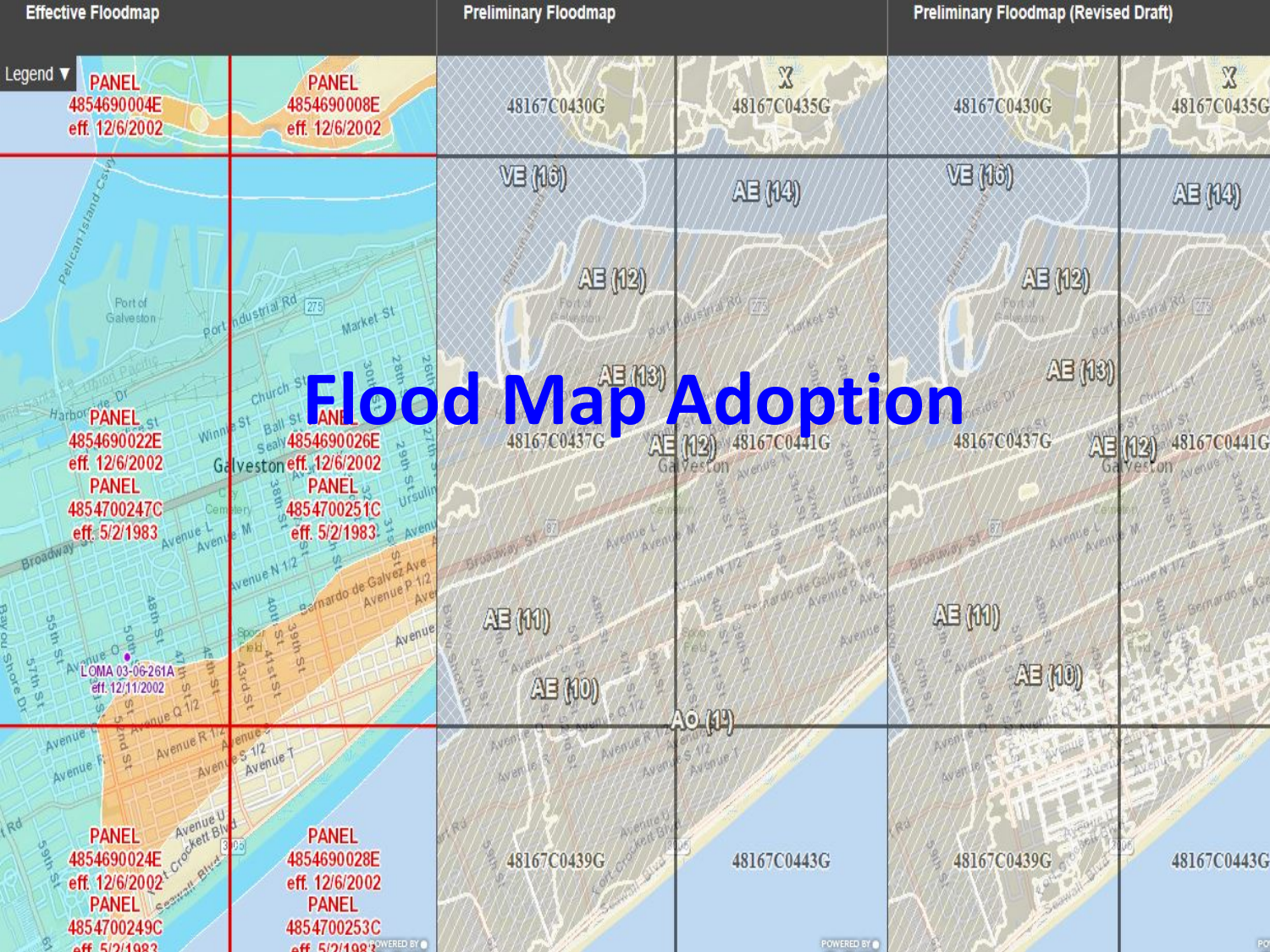## History of Flood Map Adoption

- $\dots$  The City manages development within Flood Hazard areas in accordance with 3 tools:
	- Flood damage protection ordinance
	- FEMA Flood Insurance Study (FIS)
	- Flood Insurance Rate Maps (FIRMS)
- $\cdot$  The **Currently Effective FIRMS** were adopted in December of 2002.
- ❖ After Hurricane Ike, FEMA initiated a study of Texas coastal counties to better identify the coastal surge risks.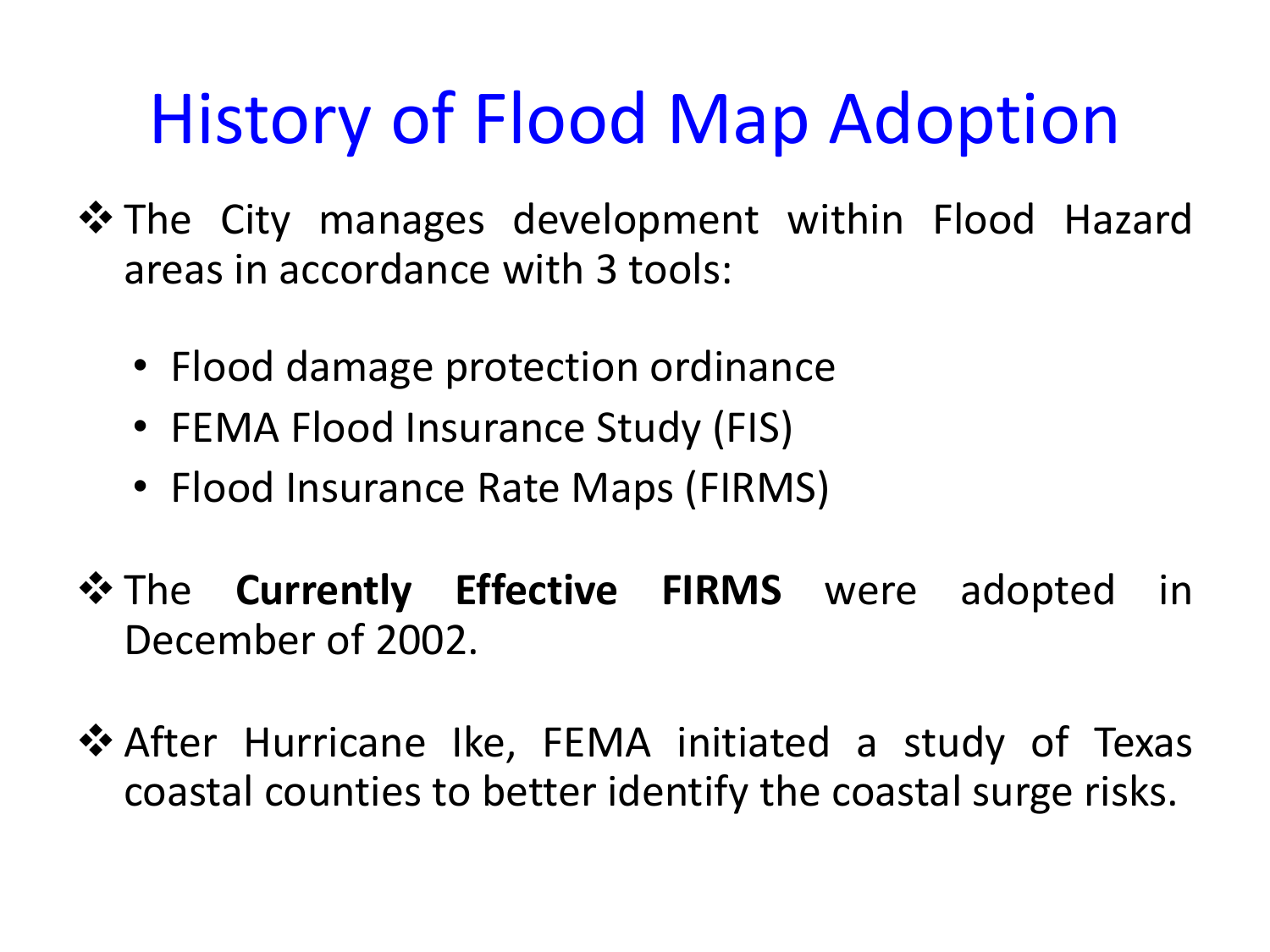- ❖ Based upon the results of modeling, FEMA issued a series of **Preliminary Draft FIRMS** in September of 2012 for local review.
- $\div$  The City successfully appealed the FIRMS and FEMA accepted the appeal, subsequently issuing **Revised Draft Preliminary FIRMS** in November of 2014.
- $\cdot$  The City accepted those findings in April of 2015
- $\clubsuit$  All three maps versions of the flood maps are available for comparison on the Galveston website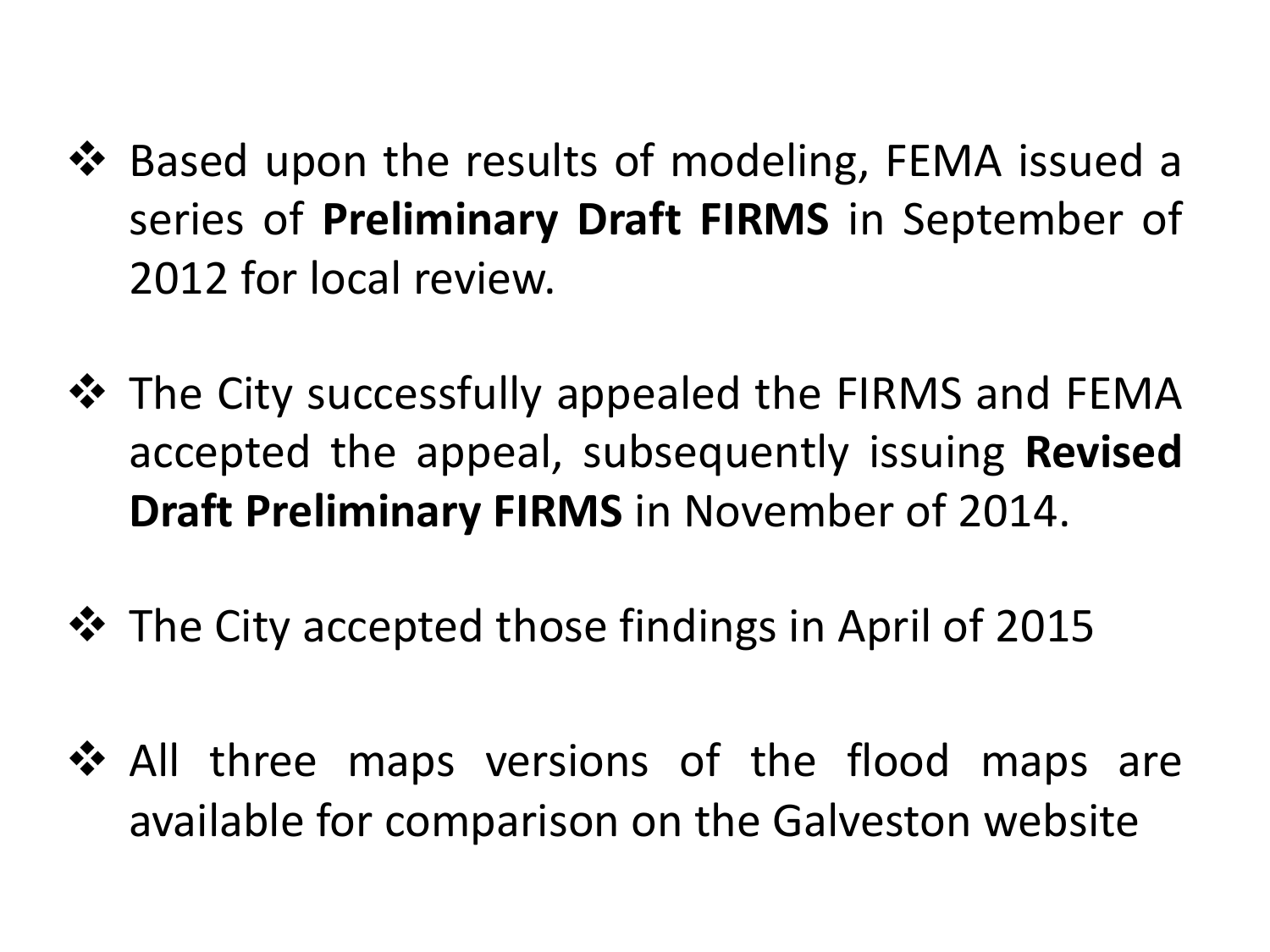## Flood Map Adoption Process and **Current Status**

- Flood study conducted
- Collection of comments
- 90 day appeal period
- Resolve appeals and finalize map
- Letter of Final Determination (LFD)
- 6 month adoption period